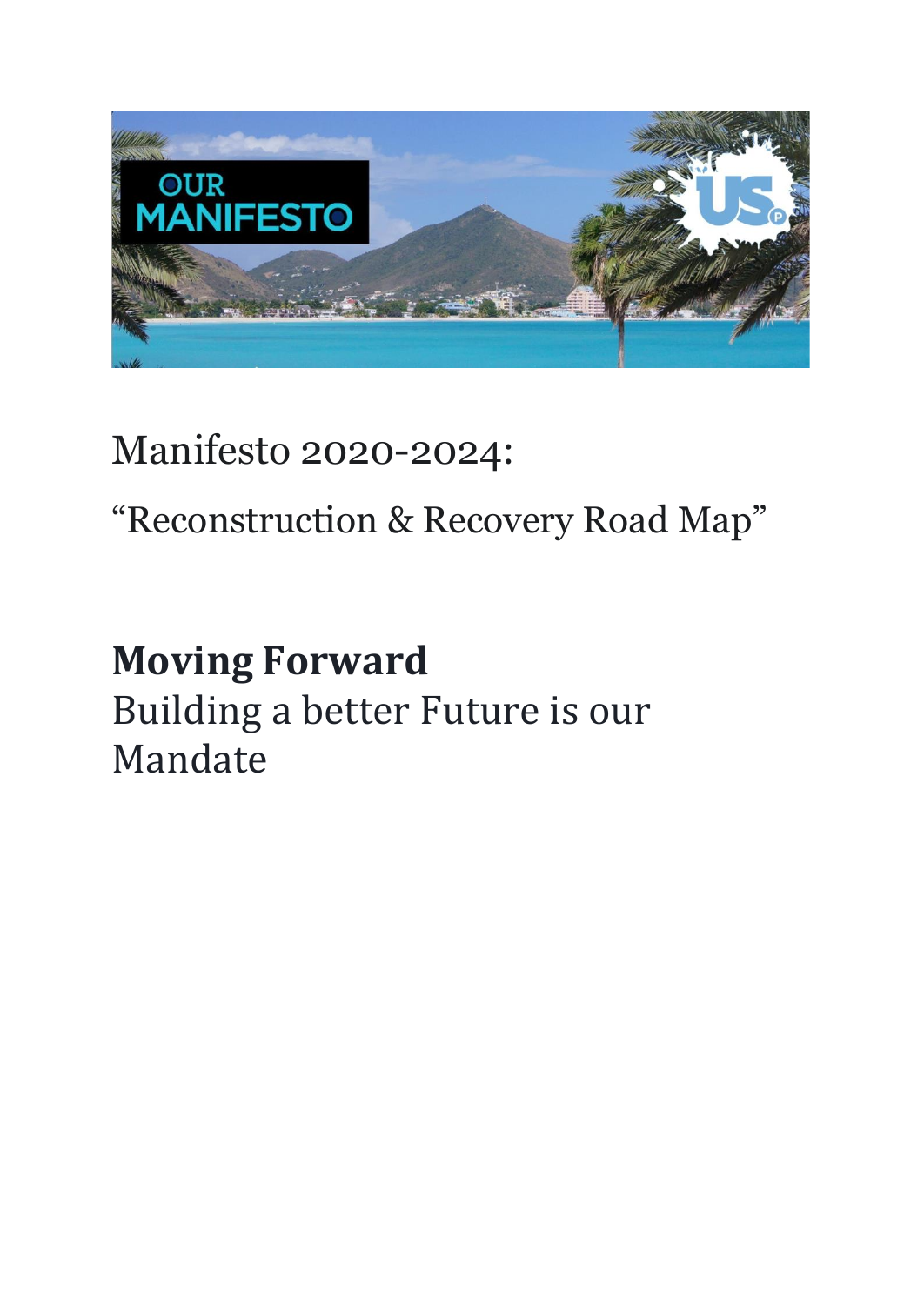### **Fundamentals**

The United St. Maarten Party (USP), was founded and maintains its principles of inclusion and opportunity for all. As a party, we have always embraced creativity and the promotion of young dynamic candidates, giving all an opportunity to serve our country – our record speaks for itself.

We are and will remain the trendsetters from our inception in 2014, with the unveiling of a board headed by a dynamic president, and fifteen (19) vigorous candidates, all with the desire and passion to serve our country, to serve the people; that has not and will not change.

We firmly believe that **everyone should be given an opportunity to serve our country and its people, regardless of past mistakes**. Our open-door policy and inclusive culture, where opinions and suggestions are always welcomed and debated by the leadership considering the weighed input of experienced advisors of the party, are what has driven and sustained us for the past five (5) years and we stand by our process – as without structure, there is chaos. Different opinions result in fresh ideas and new solutions, but ultimately, **we are all responsible.** And so, as we continue to welcome those seeking opportunities into our midst; providing a pedestal from which to leap, as a party **we realize it is important not to underestimate good character and commitment** to ensure that our USP family grows together and stays together.

We take on this challenge focused on improving the operation of Government and the effectiveness of Parliament, with the objective to improve the quality of life on

St. Maarten for all the people while embracing our differences.

Ideology requires balance…we bring that balance in order to serve all the people with the commitment to make the necessary **amendments in the Electoral Law** to promote stability and avoid unnecessary snap elections.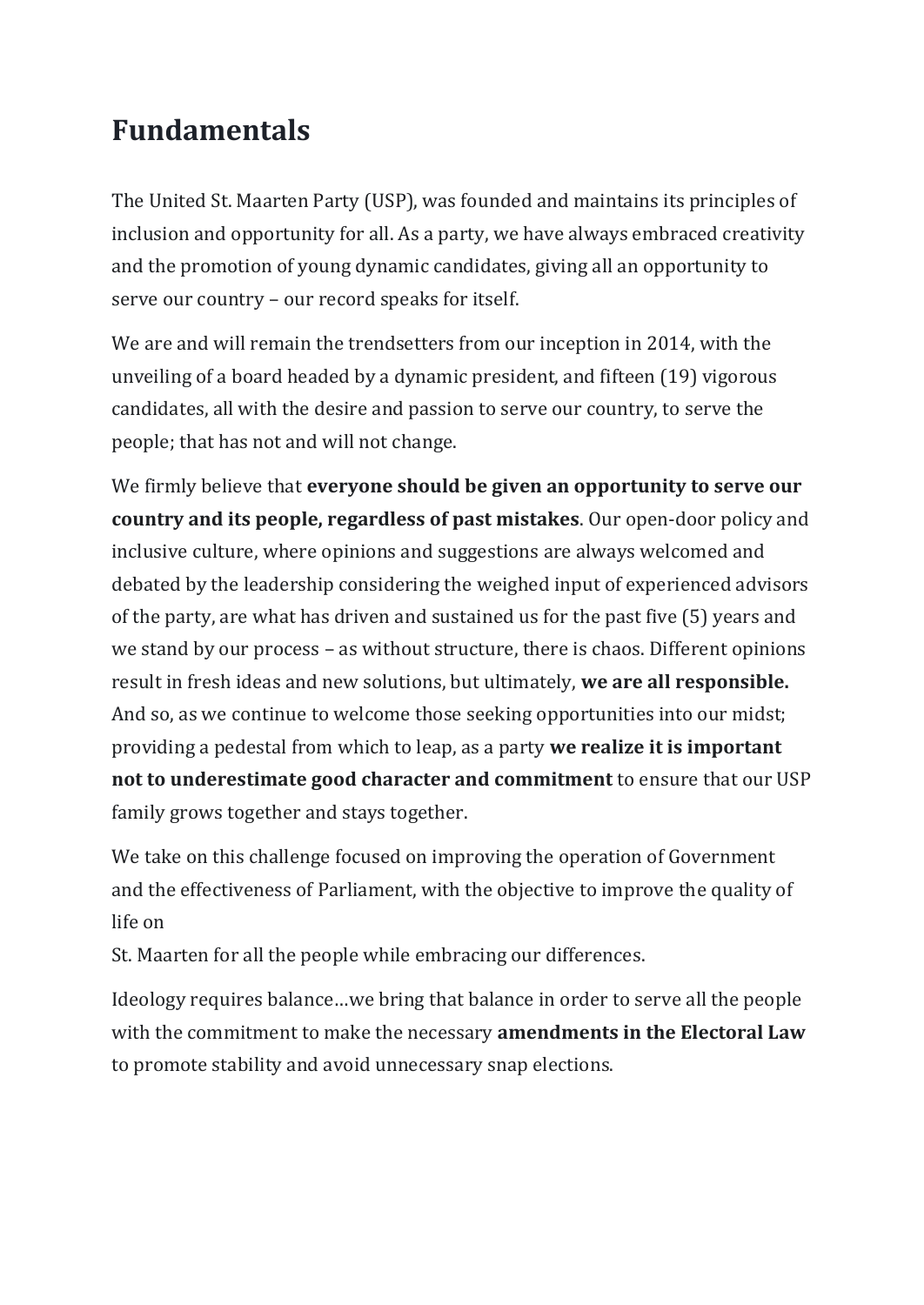### **Greetings from The Team**

We are a group of hard-working St. Maarteners that have come together to offer our combined expertise to help rebuild St. Maarten.

It would be unfair to state that nothing has been done in the past decades, if so, we would have nothing to lose. But it is reasonable to state that much has been left undone, and that void is what the USP team is ready to take on.

USP recognizes the hard work which has been done in research and assessment of the damage after the 2017 hurricanes. The recovery process has started through private,

Non-Governmental Organizations (NGO's) and local government initiatives, as well as funds made available by the Dutch Government through the World Bank. USP intends to continue supporting those projects and programs that are geared towards helping

St. Maarten's rebuilding and development efforts. The USP will, where necessary, review and re-prioritize in areas where the best interest of the people is not served such as the current method of the remediation of Sanitary Landfill (aka "the DUMP")

and processing of garbage. We will have the discussion, take on the debate, negotiate with our donors respectfully, to serve the best interest of St. Maarten. We must decide whether we want to spend tens of millions of dollars in covering up the landfill without a solution for continued garbage management or save those dollars for other projects (affordable housing, education, elderly care, childcare, healthcare, etc.) by cooperating with international partners that can help us solve both the current "dump" problem and continuous waste management.

**Our people's homes need to be rebuilt and repaired now** and USP will ensure that this happens either through the government-appointed organization or qualified local entities like the St. Maarten Development Foundation, St. Maarten Housing Foundation, or any other capable entity on the island. We have enough local contractors willing to work and we need not import workers from abroad.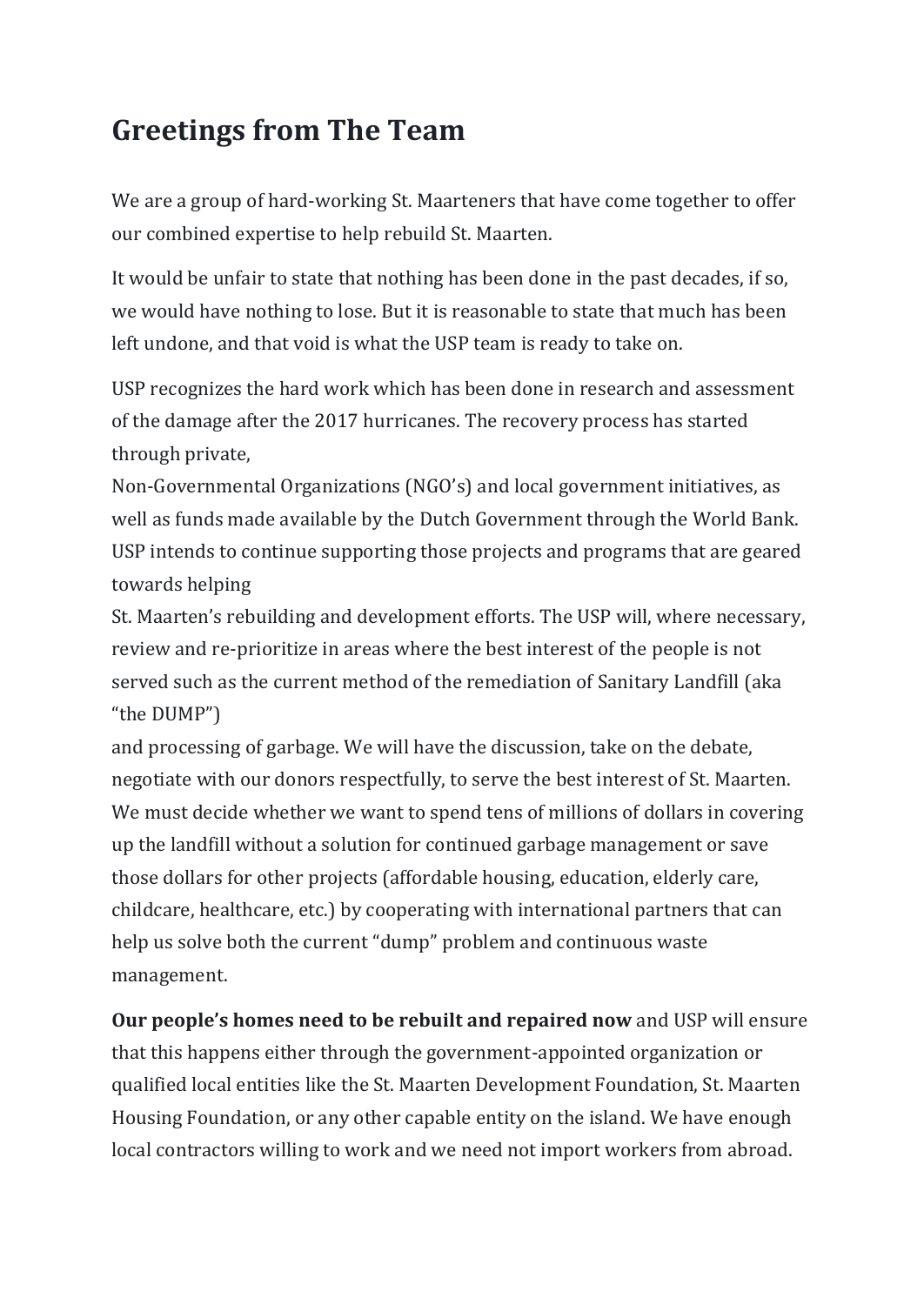**Poverty is on the rise, crime is on the rise and this is not by accident** – it is a consequence of one of the most powerful natural disasters in the region. A consequence that was predictable and required immediate attention after the hurricanes of 2017, but the efforts to combat unfair competition on the job market are apparently being ignored. Efforts to ensure that our donors' money is spent in our economy, to secure employment for our people, to avoid poverty, to avoid crime are evidently not being addressed or not being addressed successfully. These issues are not invisible to USP, rather they have the most urgent attention of this team. **Help that does not reach the "grass roots" is of no help at all! We will have the tough discussions, ensure that we are prepared with facts, figures, and attainable solutions. The time is overdue for effective government.**

USP acknowledges the importance of upgrading the Tax Inspectorate and the collection of taxes however, we consider the investment in **Tax Reform** which includes **reducing the individual and corporate tax burden** and creating an investment climate to allow entrepreneurs small, medium and large to thrive are equally important. Once and for all the structural shortfalls in the Social Insurance System (SZV) must be given attention and **sole proprietors must be allowed to pay-in and obtain medical insurance. Affordable housing** must move from a popular talking point to an action plan. Regardless of education receiving the largest single portion of our island's budget over the decades - our children's **education and holistic development** has not reached desired levels. The time to do things differently is overdue.

That these are challenging times is an understatement, but it is equally true that this is an opportune moment to focus on fundamental issues to ensure that the rebuilding efforts are based on a stable foundation; a foundation that will withstand turbulent political and financial periods.

USP has **confidence in the island's independent high advisory bodies** such as the Social Economic Council, SOAB, Council of Advice, Auditing Chamber, Ombudsman, etc. These bodies guarantee the legitimacy of our constitutional structure and permit us to function autonomously. But the body-politique must be willing to let them do exactly that, knowing that this non-political,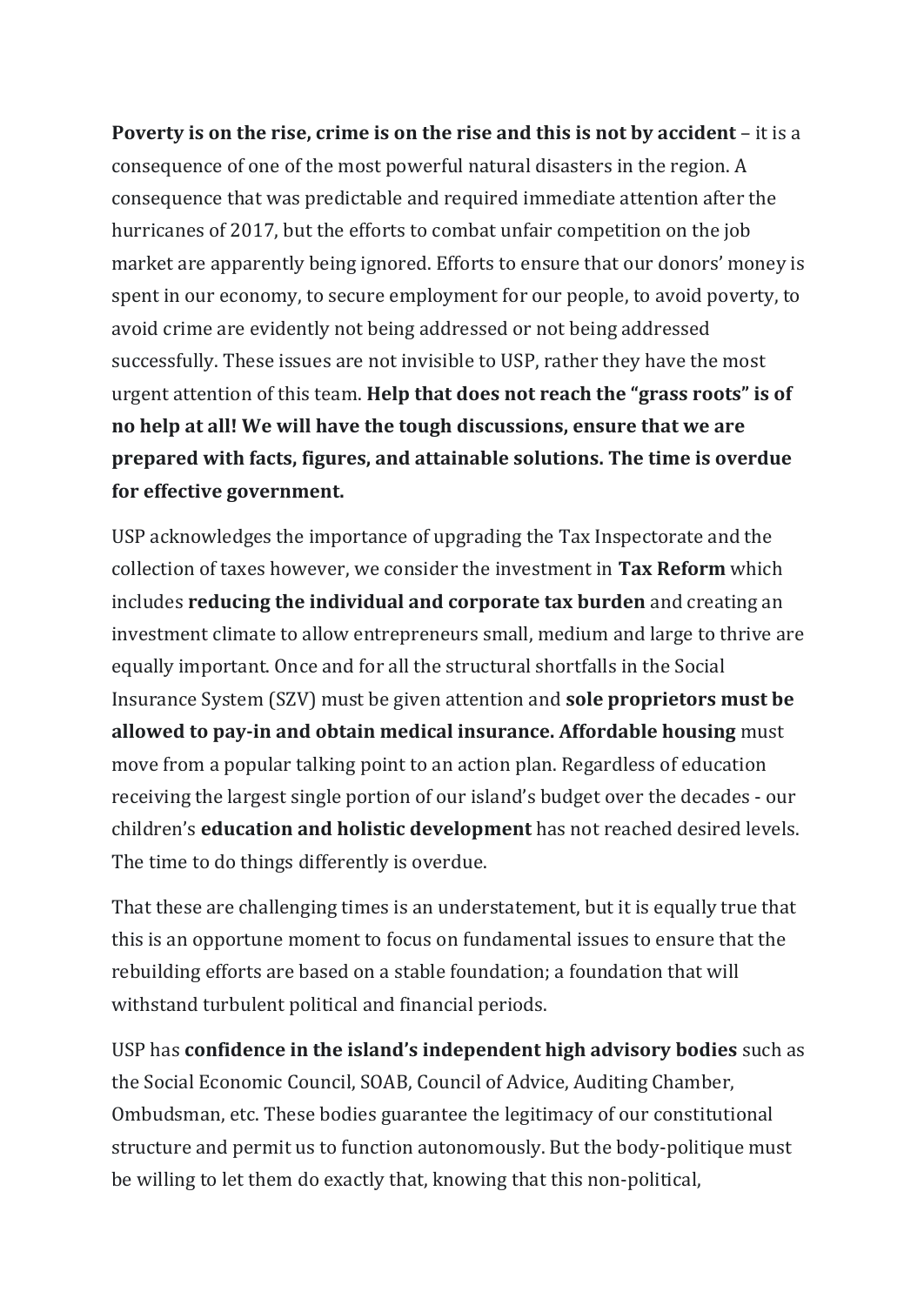independent branch unequivocally operates in the best interest of St. Maarten – **we are our best watchdogs to guarantee our autonomy** – we must have confidence in US.

Our team of candidates are diversified in their education, training, experience and passions. We come to the people of St. Maarten with one common denominator and that is **dedication** to do better than our predecessors. **Not to breakdown what others have built, but to continue those programs and projects that are good for this country.**

We come to the people with the understanding, skills and commitment to communicate effectively with our allies, our adversaries and those who stand in the middle, all with one objective, to correct past mistakes and bring St. Maarten back to a place where we can all thrive and live in peace.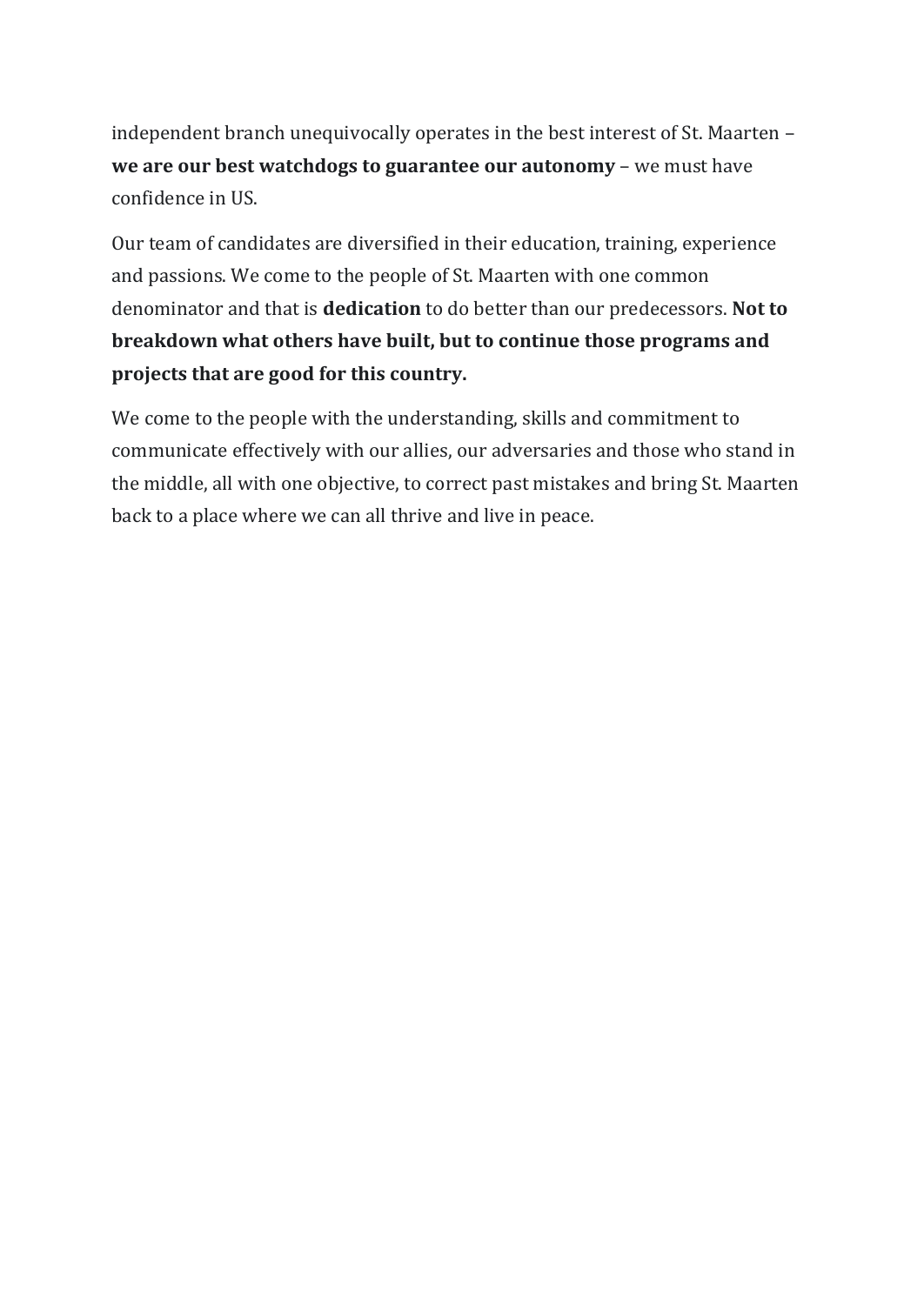#### **USP CANDIDATES**

**1. Frans G. RICHARDSON**

- **2. Claudius BUNCAMPER**
- **3. Lloyd PAUL**
- **4. Chanel BROWNBILL**
- **5. Delphine A. BROOKS-MARDENBOROUGH**
- **6. Elvis FLANDERS**
- **7. Romain LAVILLE**
- **8. Richinel BRUG**
- **9. Khalil REVAN**
- **10. Akeem ARRINDELL**
- **11. Hilary WILLIAMS**
- **12. Curtis THOMAS**
- **13. Almando R. ROHAN**
- **14. Arthur L. LAMBRIEX**
- **15. Sergio BRYSON**
- **16. Wilfred WILLIAMS**
- **17. Martin WILSON**
- **18. Eligio SOMERSALL**
- **19. Denis WILLIAMS**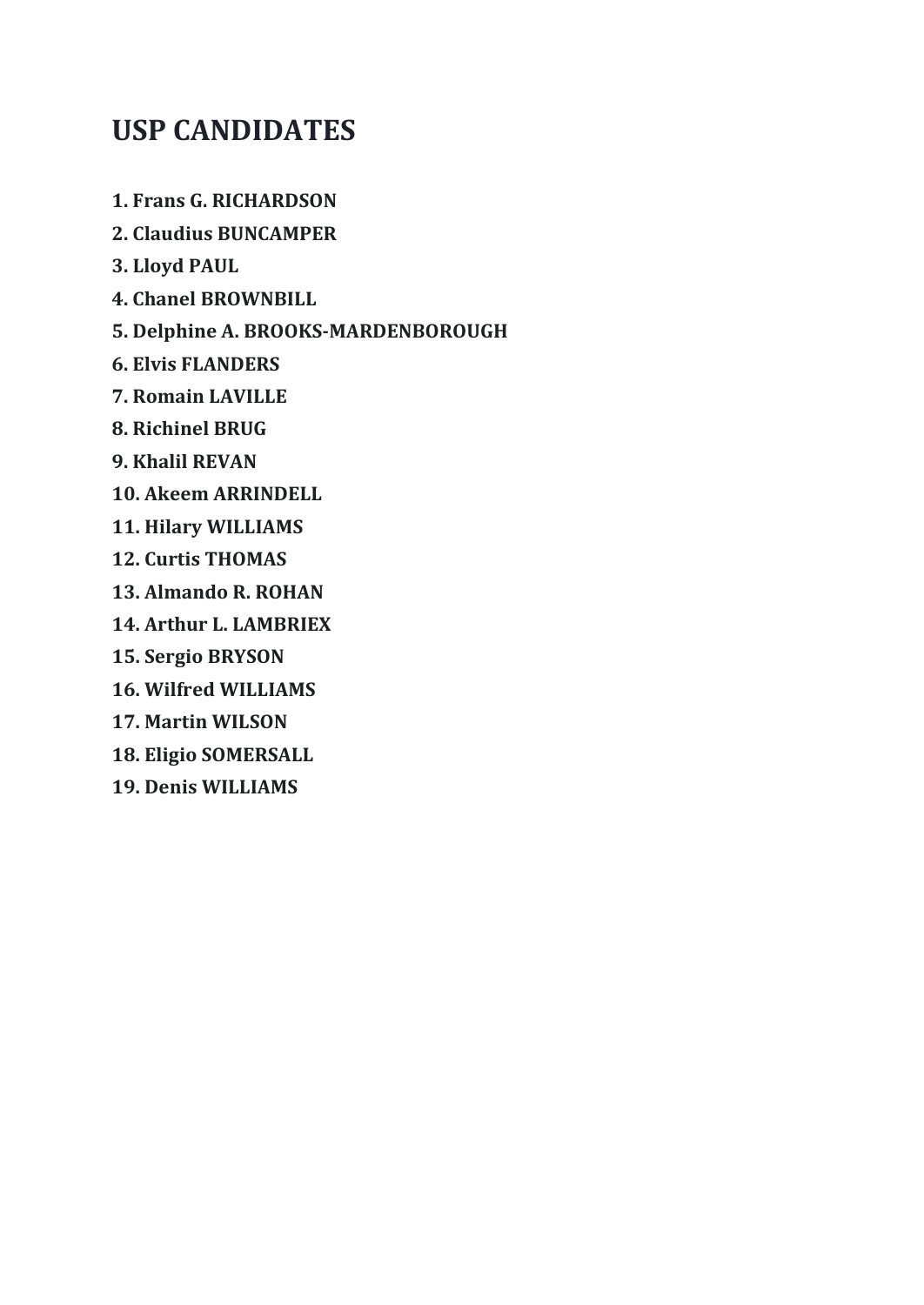## **RECONSTRUCTION & RECOVERY ROADMAP**

#### **1. Economy Recovery**

- a. Job Creation Action Plan
- b. Tax Reform
- c. Tourism Master Plan Development
- d. Entrepreneur Support and Guidance through QREDITS
- e. Sustainable Development
- f. Strengthen and Support the Marine Industry

#### **2. Infrastructural Recovery**

a. Job Training to meet construction industry needs

- b. Review and revamp building codes
- c. Strengthen Sanitation and Waste Management

d. Improvement of water & electricity distribution and security of the road network:

- i. Enhancement and beautification
- ii. Enhanced lighting and security on the island

#### **3. Recovery and future of Our People**

- a. Increase affordable housing units
- b. Increase and promote ownership of middle-income homes
- c. Strengthen and support community councils to better provide community needs
- d. Improved access to Health Care and Elderly Care
- e. New and improved hospital
- f. Education & Child Care 5-year plan from 0 to university, which includes a new library

g. Enhance and increase the recreational and sports facilities (i.e. drag strip and cricket field, among others)

h. Adequate support for cultural (department) and performing arts (i.e. build new Center for the Performing Arts)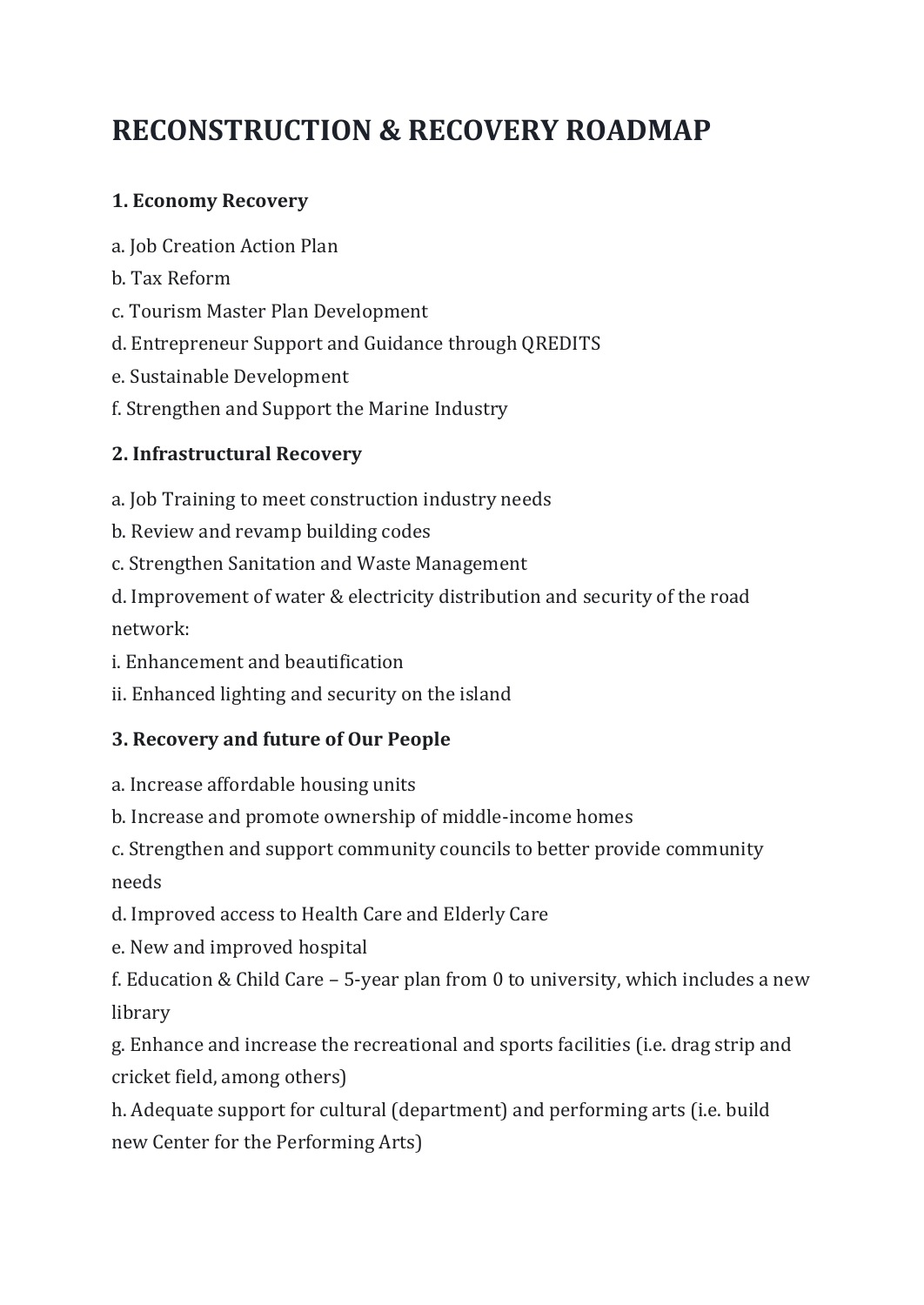#### **4. Heightened Disaster Management Response**

- a. Review and revamp the crisis management plan
- b. Include community councils, evacuation plans and communication plans
- c. Establish shelters to secure disaster recovery aftermath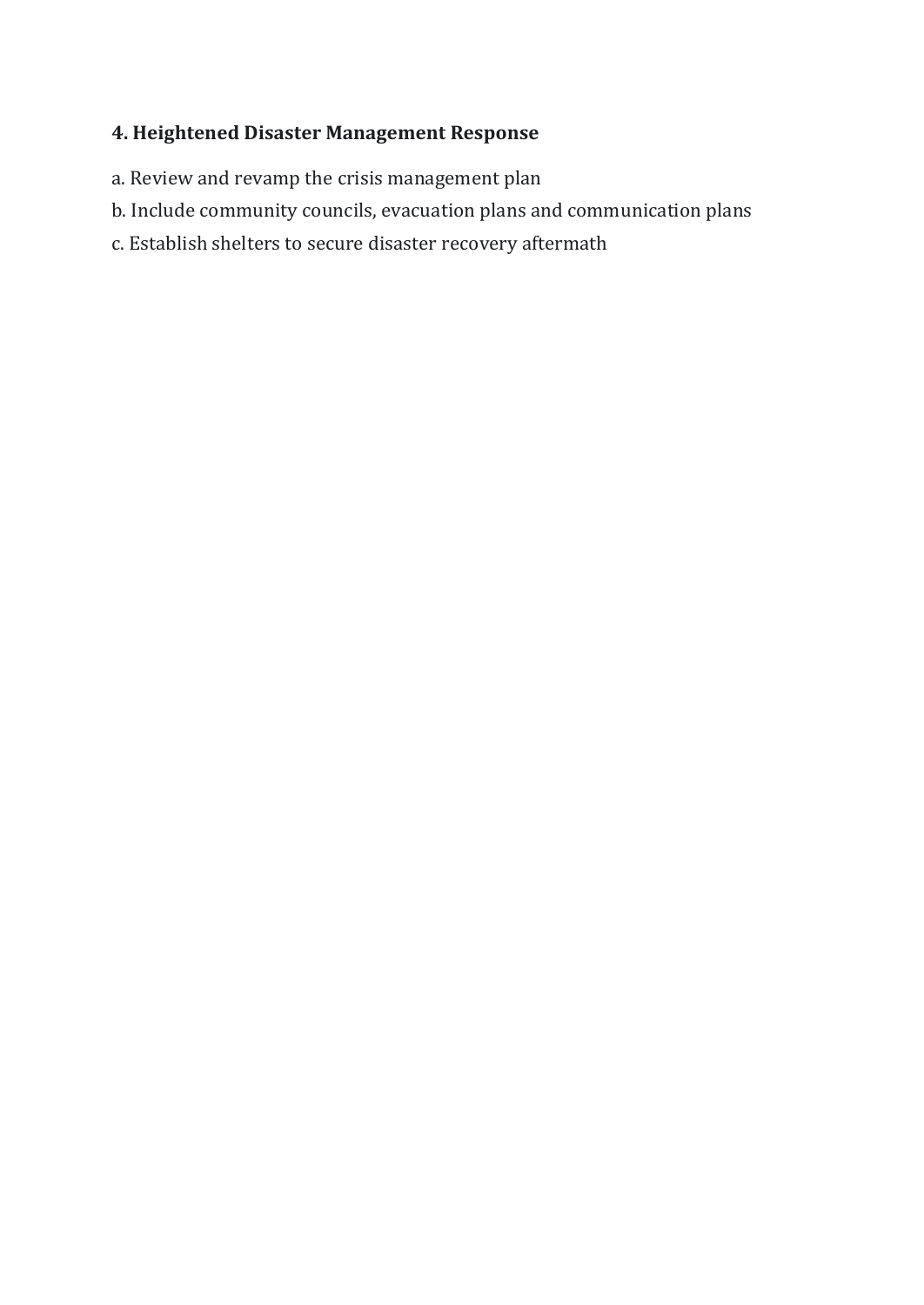## **1. ECONOMIC RECOVERY**

**Economic Recovery** is a period of economic growth, typically after a slump.

In St. Maarten, such a slump comes typically after a natural disaster – especially after a powerful, record-breaking hurricane. The immediate economic growth usually starts in the construction sector as a result of re-building of homes, public facilities and infrastructure. St. Maarten then finds itself challenged with a shortage of skilled workers because of the predominant tourism-based economy.

**a.** It is for this reason that one of the first issues to tackle is the **Job Creation Plan**, not just to deal with the current economic recovery, but to ensure that when we are faced with another natural disaster, we are better equipped to shift from tourism to construction. This will require investing in skills, education, and placement of our citizens and permanent residents in construction jobs, albeit temporarily.

This Job Creation Plan will only be successful as part of our overall economic recovery – if it does not require importing immigrant workers, selective expertise being the exception.

**b.** Economic recovery can be influenced by temporary and/or permanent **Tax Reform.** The dynamics of the economy are changed immediately after a natural disaster and it certainly did so after Hurricane Irma in 2017. We missed an opportunity to make changes in our Tax System, as the focus was on collecting taxes under the current tax regime – understandably so because of the economic decline, which translated into less tax revenue. But those efforts meant that businesses that were already having a hard time, trying to rebuild, and trying not to lay off employees, now got additional pressure to pay taxes under an already inadequate tax regime with rates of

34.5% Profit Tax, 5% Turn Over Tax, 5 % Room Tax, Wage Tax that goes up to 47.5%, 2% AVBZ, 14% AOV-AWW, 12.5+% SZV, etc.

USP will finalize the existing tax reform proposal which was presented to parliament several times and include a **Starter Incentive**, which will encourage the establishment of new businesses by providing a **tax discount**. USP will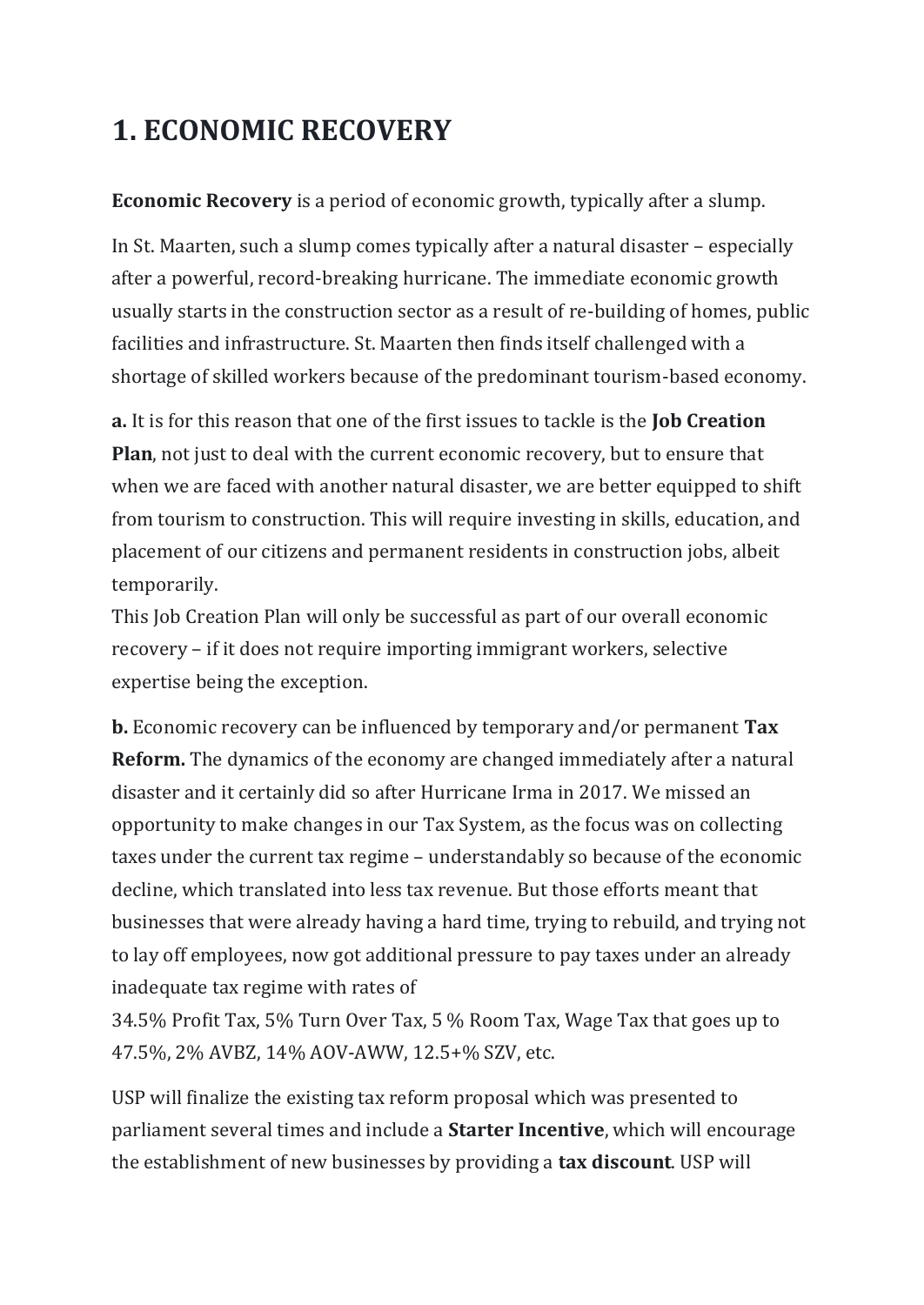introduce a reduction, albeit phased, of the Profit Tax and Wage Tax/Income tax rates, while the TOT (Turn Over Tax) will be changed to a VAT (Value Added Tax) and adjusted to compensate for the loss in revenue of the other reduced tax rates.

Essentially USP aims to reduce the tax burden on the residents (individual taxpayers and businesses on the island) by reducing direct tax rates, increasing indirect tax rates whereby everyone on the island paying for goods and services will contribute to the treasury. More people paying means the tax burden per person becomes less.

USP will expand on existing **economic zone** legislation and establish a geographic economic zone, offering varied economic opportunities. This expansion will attract business travelers and offer skilled employment while further enhancing the attraction to St. Maarten as a multi-purpose tourism destination.

**c.** The **Tourism Master Plan Development**: The Tourism industry continues to change and so we must adjust. We have made progress with the establishment of the Tourism Authority, but more must be done to continue to be a leader in the Caribbean. Maintaining the core quality of our tourism product, we must be prepared to make the changes necessary to meet the changing demands of the industry.

Workable plans which form part of a comprehensive economic development plan must be made, financed, and implemented.

**d.** In addition to providing tax incentives through our **Starters Incentives Initiative**, entrepreneurs need support and guidance through QREDITS and other

business-support programs. Existing well-functioning programs will be able to count on the support of a USP-Government.

**e. Sustainable Development** calls for the use of all – utilizing collective resources, limiting waste through recycling, reusing, reducing of products, and using limited resources efficiently and effectively. Sustainable development also requires thinking out of the box and exploring new markets. **Medicinal and/or Recreational Cannabis** are lucrative options if well organized, properly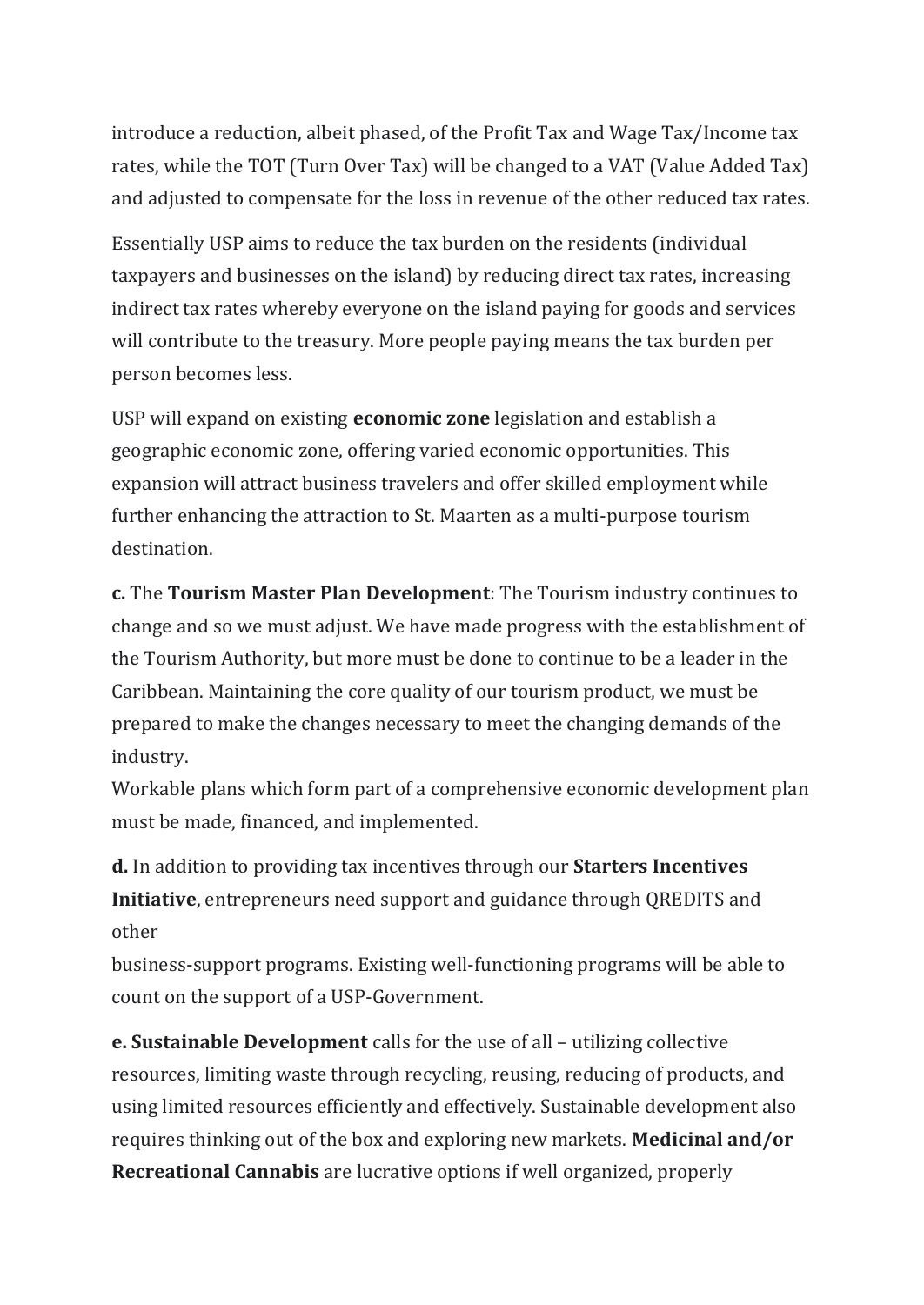legislated, and effectively controlled. While regionally and internationally this industry is being regulated,

St. Maarten should have an advantage as it seeks guidance in best business practices for this industry within the Dutch Kingdom.

Explore the challenges and cost of cruise ships remaining in port after 6:00 pm – as this would increase business for taxis, restaurants, and tour businesses – essentially bringing back life into Philipsburg at night.

Ensure that our proposed zoning laws are formalized and that we establish a proper Waste Ordinance, where solid and liquid waste collection and processing will be subject to recycling, reducing, and reusing of products. This will **lead our country to collectively learn to respect and restore our environment.**

**f. Strengthen and Support the Marine Industry** by ensuring that it forms part of the comprehensive economic development of the island. Maximizing the training, employing and contracting of locals who are interested in becoming service providers – with the objective of maximizing the economic benefit for St. Maarten. Ensuring that the sector pays its fair share to the treasury, while given the room to develop in an environmentally responsible manner, and thus expanding the quality and quantity of services provided on St. Maarten.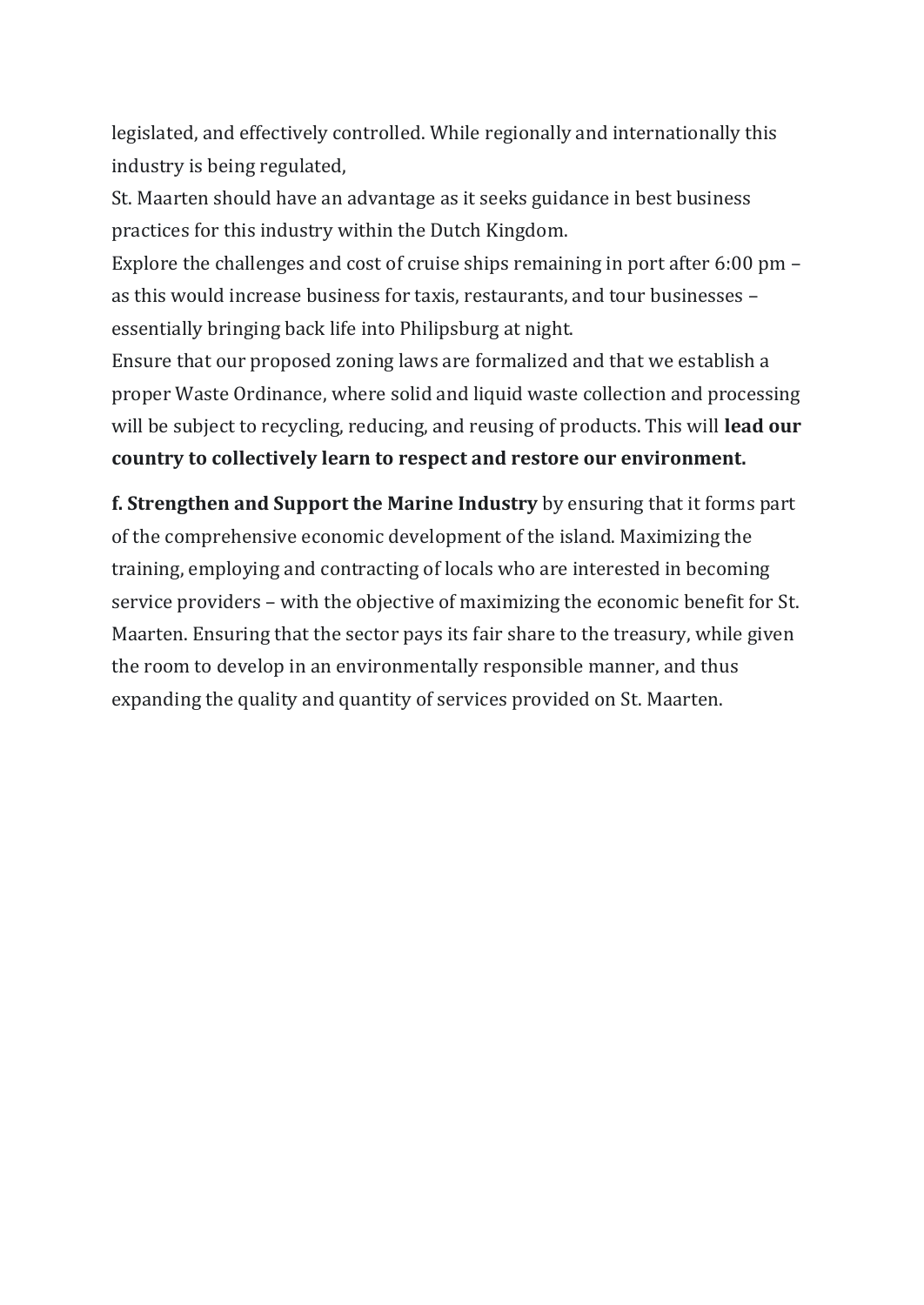### **2. INFRASTRUCTURE RECOVERY**

**The infrastructural Recovery** as the USP considers it, is a period of rebuilding the public roads, buildings and facilities to minimize further deterioration and facilitate general recovery and normalization of life after a disaster. The overall benefit to St. Maarten is maximized when the import of skills is minimized in the recovery phase.

For this reason, we aim to provide:

a. **Job Training to meet construction industry needs** that will be institutionalized and not just be a popular phrase after a disaster.

b. A sustainable infrastructure that is further strengthened by enforcement of adequate building codes, while r**eviewing and revamping building codes**, as part of a comprehensive approach to recovery.

c. Re-iterate plans to **Strengthen Sanitation and Waste Management**, which have been discussed, presented, changed time and again. It is time for **decisions and execution**. USP will establish the Waste Management Authority and immediately proceed to introducing adequate waste management processes. We need to ensure that locals get long-term contracts to increase job/income stability. Ensure that we stop further expansion of "the dump"; as well as support and expand private initiatives for recycling; and begin and finalize the long overdue **Plastic Bag Ban** with a ban on Single-Use Plastic as a protection of our environment.

d. Recovery is heavily reliant on regaining power and water supply after a disaster. **Improvement of water and electricity distribution** remains a continuous endeavor. Dependable water and electricity supply are not a luxury in this day and age, and it certainly should not come at an unnecessarily high cost and/or negative environmental impact(s). The phased introduction of the use of alternative energy production was committed to between Government and NV GEBE since 2010. USP intends to make this a reality. Alternative opportunities are at our doorsteps and it is no longer necessary to be solely reliant on the production of electricity using fossil fuels or gasses, of which the cost fluctuates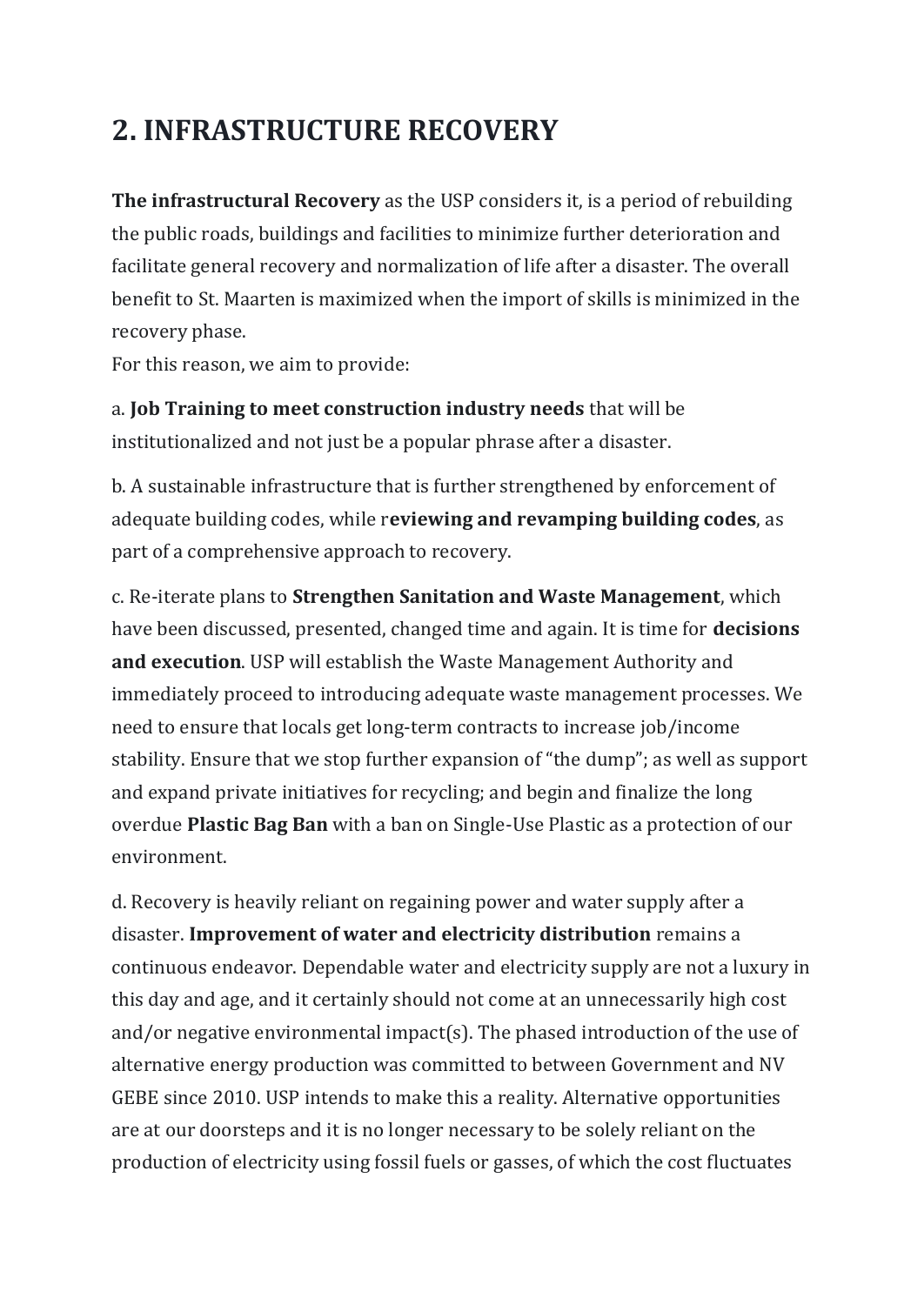(see the fuel clause on your GEBE bills) and is more harmful to the environment than other options available to us.

e. St. Maarten is a tourist destination; however, without a good product to offer, the tourists will not come, and our industry will die out. So how good our island looks (structurally, culturally, and naturally) is equally important as how strong our island is (economically). As we rebuild and improve our infrastructure, adequate attention must be paid to the **road network**; how structurally sound the roads are, as well as the access, **beautification, lighting and security** – all impacting the overall experience for our visitors. Equally important is the improvement of our maneuverability as we navigate through the roads of St. Maarten to get to work, school, play, and home.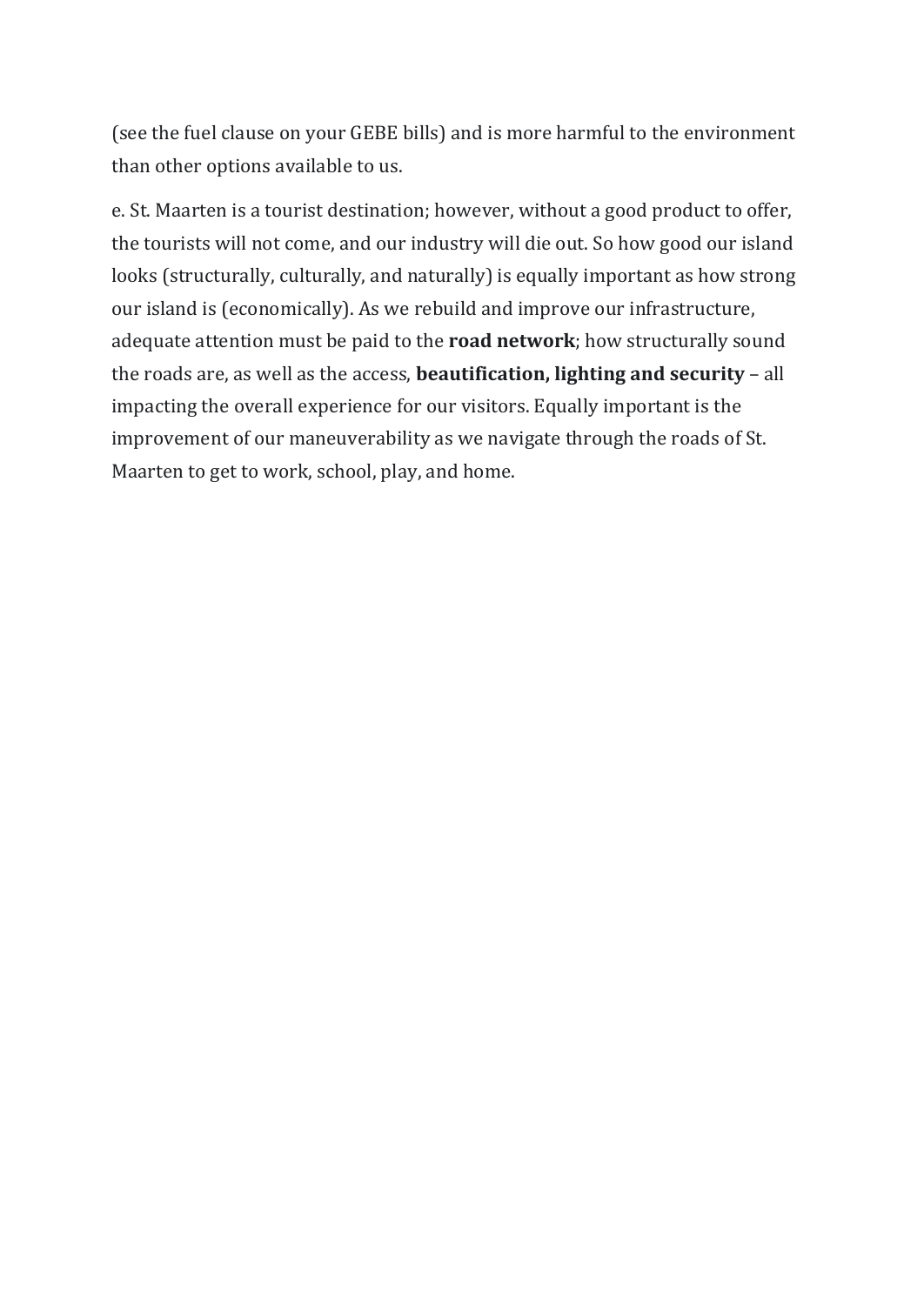## **3. RECOVERY & FUTURE OF OUR PEOPLE**

a. Increase **affordable housing units** in collaboration with Housing Foundations and through Public-Private initiatives, whereby government offers **subsidized rental** units in and out of the SMHDF (St. Maarten Housing Development Foundation), essentially creating a larger pool of Affordable Housing.

b. Increase and **promote ownership of middle-income homes** by establishing a fund – funded initially by the Trust Fund – and increased & sustained by government that will enable St. Maarten professionals the opportunity to buy or build their own homes, based on manageable repayment terms. Funds will be derived from a **National Lottery**(similar to Lands Lotterij Nederlandse Antillen) that will only be used for social **development of St. Maarteners**.

c. **Strengthen and support community councils** to better provide community needs. Rebuilding projects and programs with the involvement of well-organized and established community councils will allow for the rebuilding efforts to reach those who would otherwise fall through the cracks.

d. **Improve access to Health Care and Elderly Care** by expanding those eligible for healthcare. Reviewing the Social Healthcare legislation, as a healthy population stimulates a healthy economy. Broadening the insured base increases the stability of the medical insurance system while offering healthcare coverage to more people like sole proprietors (taxis, bus drivers, vendors and others working for themselves). Adequate services and provisions for our seniors will improve their quality of life.

e. Develop and construct a **new and improved Hospital**, as it is essential to the level of health of our people and simultaneously offers economic opportunities for the development of **medical tourism**. Improved available healthcare is a crucial part of any autonomous country. We must realize that true autonomy comes with

self-reliance.

f. Enhance **educational,** including **Special Education & Child Care,** institutions to meet economic market requirements and make a **5-year plan** covering 0 to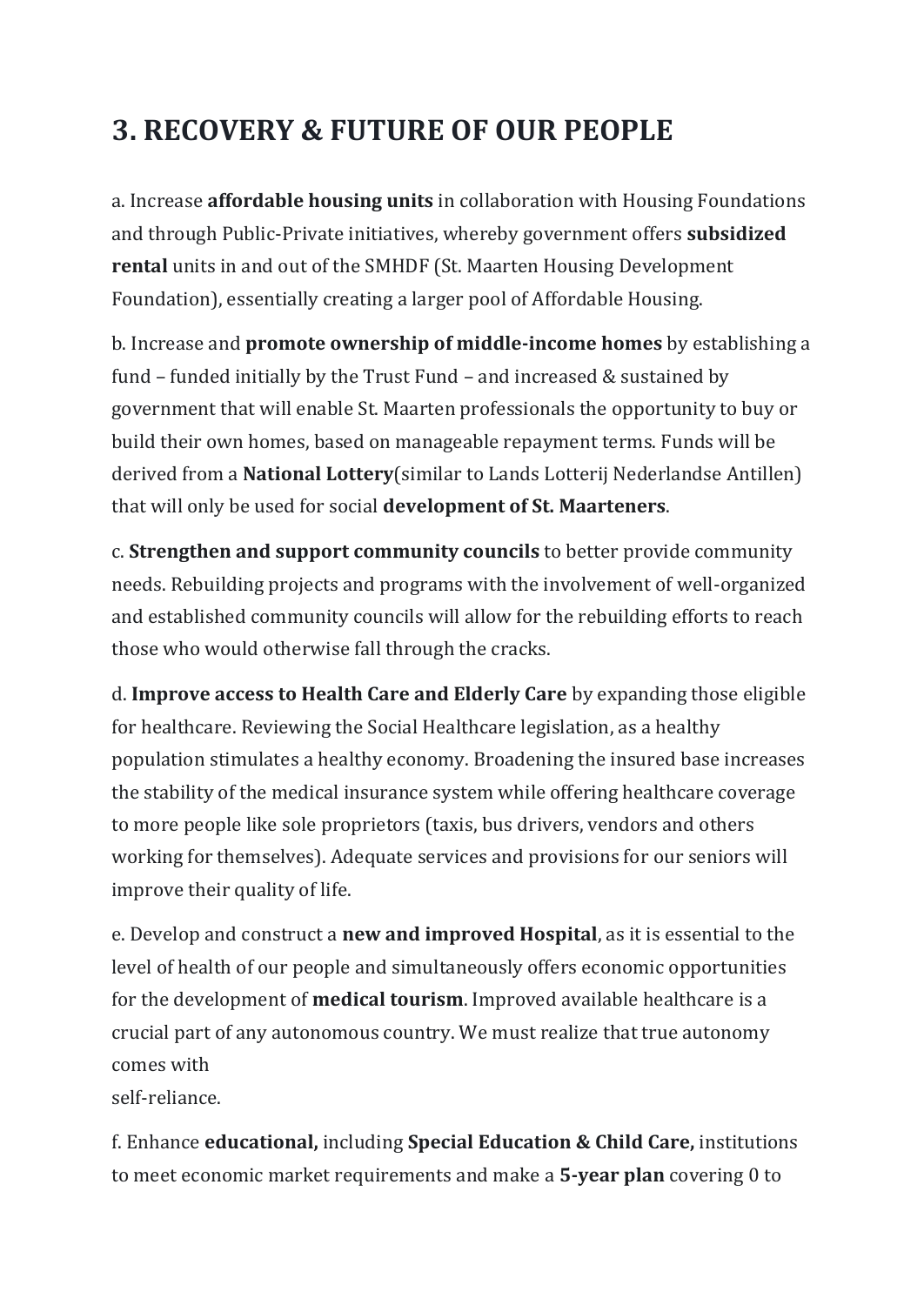university. Providing support to educational institutions should not be limited within the compulsory education age bracket of 4-18. **Day Care and Early Stimulation** must be included in the economic and social recovery spectrum. Available care and education must be accessible to protect and solidify St. Maarten's human capital. Education and Care are fundamental elements to ensure that St. Maarten will have a population which will continuously strive to take St. Maarten to the next level. **Recovery of this country and its people include the recovery of facilities, such as the Library and Center for Performing Arts.** USP considers the (re)construction of these facilities as suitable recovery projects and will seek cooperation from our (Dutch) Kingdom partners and funding from the Trust Fund.

g. In this phase of economic recovery, the **enhancement and increase of the recreational and sports facilities** continue to lag. The ongoing ignorance by government to recognize the opportunities that proper sports facilities offer the people of St. Maarten, directly for recreational and professional purposes, continues to concern the USP. **Recovery of our recreational and sports facilities equates to recovery of our people and the economy.** Access to these facilities contributes to a stronger, more balanced St. Maarten while offering economic opportunities in **Sports Tourism**. The USP-government will ensure that such projects and programs are included in the recovery and resilience plans and seek funding at the doorstep of the Trust Fund and corporate partners to build a drag strip, an Olympic-size swimming pool, and a cricket field.

**The Sport Authority** needs a proper financial injection to adequately take sports to the next level. The development of programs should not just take children "off the block" and "on the bus," but keep them off the block and positively occupied – ensuring them to be the best that they can be.

h. Much has been achieved with the appointment of a dedicated head of the Culture Department, but without resources and facilities, regardless of creative try, cultural development faces stagnation without the necessary resources. As is the case with sports, cultural development is often placed on the back burner.

**Adequately supported, government's cultural programs enhance cultural**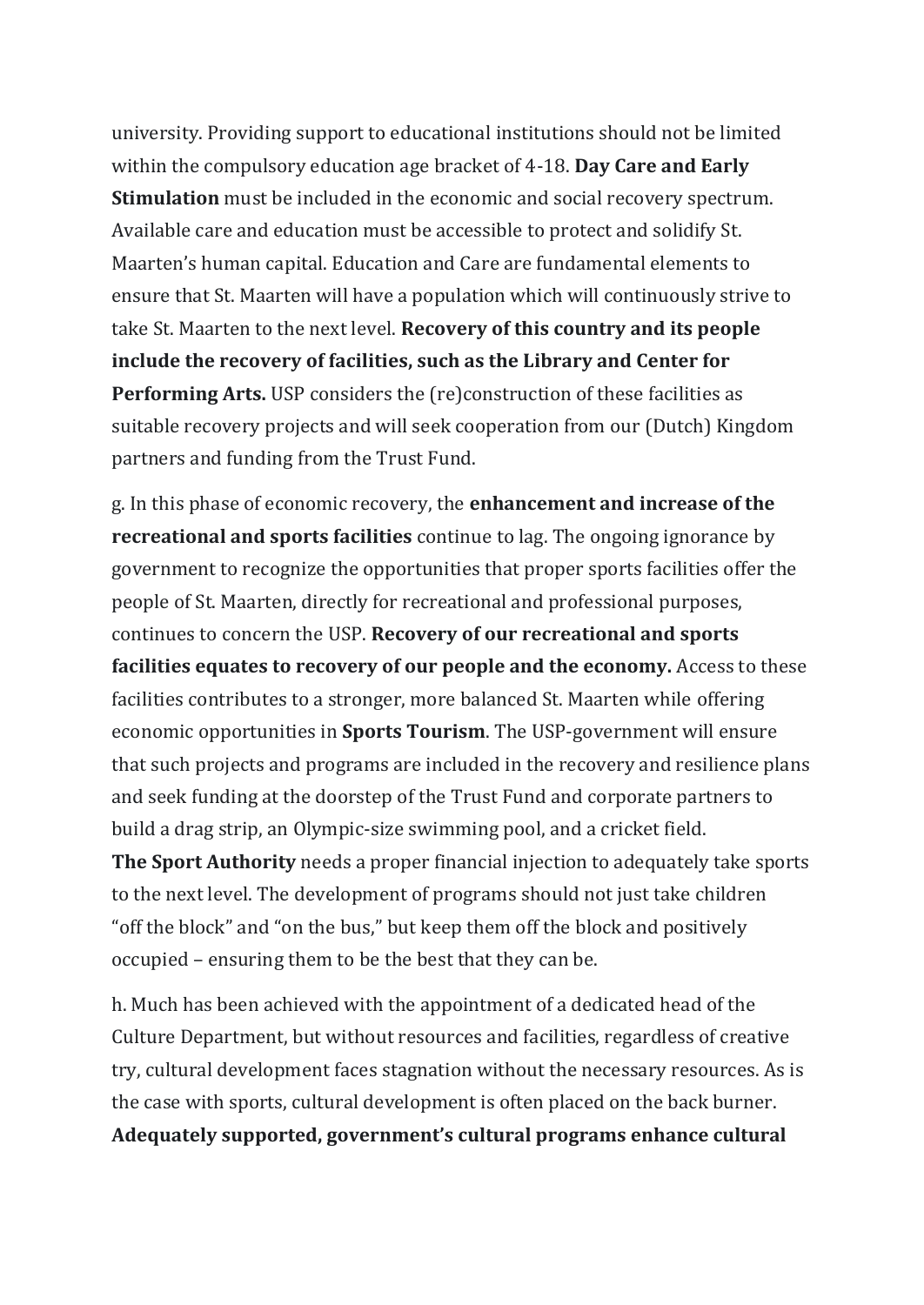**awareness and growth as a people** and of our identity, while elevating the quality of the tourism destination: "St. Maarten – the Friendly Island".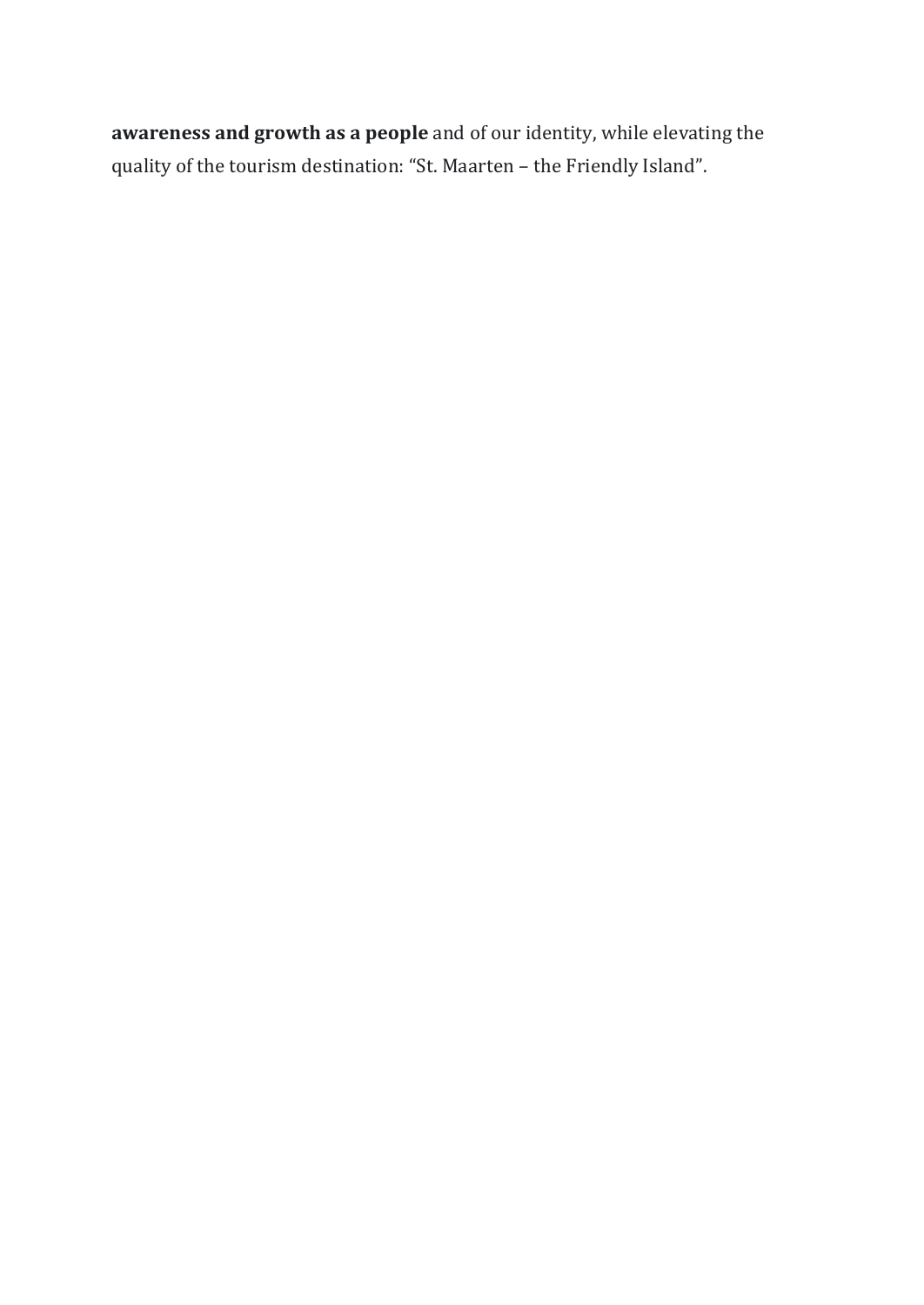#### **4. HEIGHTENED DISASTER MANAGEMENT RESPONSE**

a. USP recognizes the work already done with respect to the collaboration between The Government of St. Maarten and the Association of Dutch Municipalities (VNG-Vereniging Nederlandse Gemeentes) to **review and where necessary revamp** the National Emergency Plans.

b. This is an ongoing process, which USP will continue to support, ensuring that all stakeholders are involved; that topics such as c**risis management plans for community councils**, **evacuation plans** and **communication best practices** between government & the private sector, and government & the community are included.

USP promotes collaboration with regional partners; as such USP will reach out to organizations such as CEDEMA (Caribbean Disaster Emergency Management Agency), to further enhance its sharing of best practices and training for our local Emergency Operations Center (EOC).

c. USP is cognizant of the fact that the World Bank procedures do not allow for quick responses to the needs of St. Maarten and its people. But these are the cards we have been dealt, and based thereon, USP will make the best out of this situation. Such is the case with the **establishment of much needed shelters** for which the process has started but the 2018-2019 government has not been able to deliver. USP will give this process its utmost attention to avoid unnecessary delays and **deliver the shelters as was agreed upon with our Kingdom partner: The Netherlands.**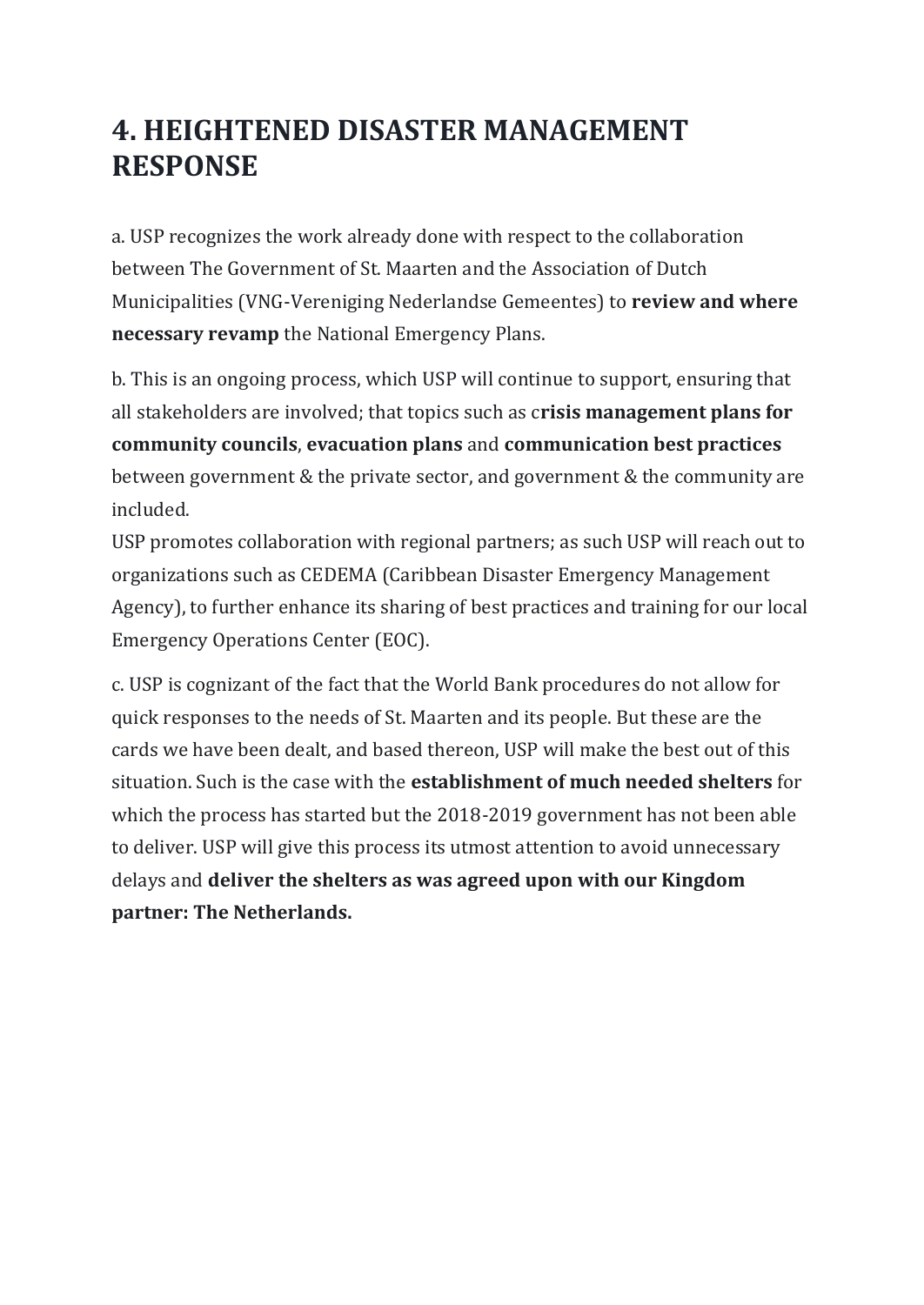## **CONCLUSION**

**U**SP has consciously elected to focus on recovery issues and to provide a brief description of these recovery topics in our **Reconstruction and Recovery Road Map** in this snap election manifesto 2020-2024.

St. Maarten will be in - recovery mode - for at least a decade and during this period we will adjust our approach and our plans, as we transition from recovery to regular operations of government and management of the island's affairs.

Our manifesto is based on tough choices that we will inevitably have to make as we face challenging years ahead. We will rebuild our country to be **more resilient** in the face of natural and man-made disasters. We appreciate the support our island and its people have received, and we acknowledge the importance of establishing healthy relationships with Regional, International and our Kingdom partners.

**Thank you for reading our Reconstruction & Recovery Road Map. Our party and our candidates have made the choice to be active participants in the recovery of our country through this free and democratic electoral process – we now ask you to do your active part and support US at the polls on January 9th 2020, and make this recovery a joint effort.**

**Thank you.**

**– TEAM USp**